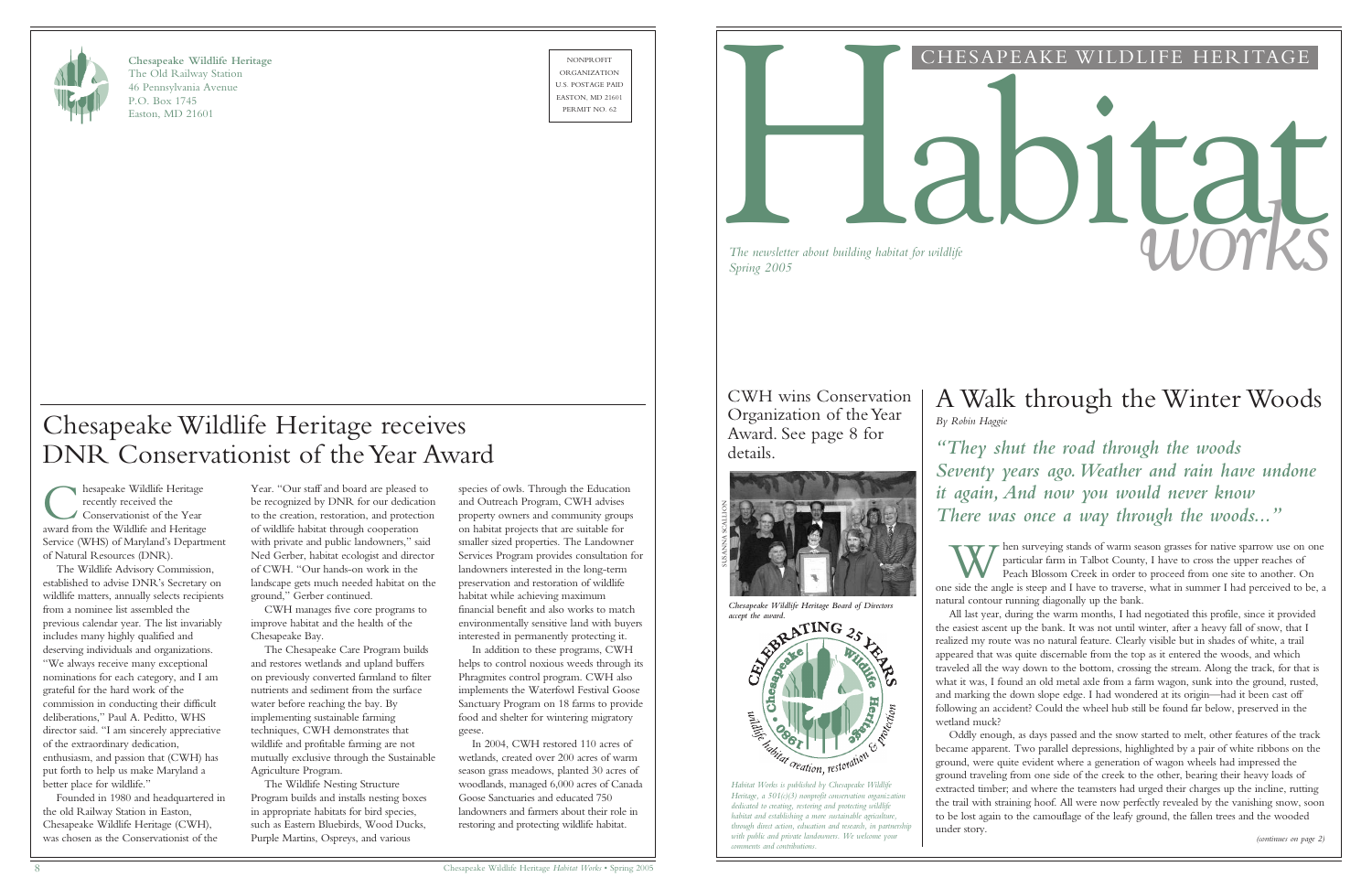# Birding at its Best

*An excerpt from the local birding hotline…*

The Talbot County Bird Club visited the ponds, woodlands, and grasslands of Chesapeake Wildlife Heritage's Bennett Point Wetlands in Queen Anne's County in early March. Scott Crabtree ably led a group of a dozen birders on an outing that registered a total of 51 species. Highlights included great views of many of the freshwater duck species (Pintail, Ring-neck, Gadwall, Greater and Lesser Scaup, Green-winged Teal, a brief glance at a pair of Blue-winged Teal leaving the wetland as the group approached) and four Coot. Raptors were overhead, providing sightings of several Northern Harriers, Bald Eagles, Red-tailed and Redshouldered, and Sharp-shinned and Cooper's Hawks. Sparrow species included Song, Swamp and Field. The Bennett Point Wetlands were established by and are being maintained by CWH.

Following the bird walk, the group proceeded to the home of a Talbot Bird Club and CWH member's house for a delicious brunch. At their feeders beside the Wye River a Purple Finch and several Red-breasted Nuthatches were seen. For more information about bird walks in the area, visit the Talbot Bird Club at www.mdbirds.org/about/chapters/talbot.html

# New CRP Practice Available to Encourage Quail

being used frequently by bobwhites for fall/winter roosting, we don't think that their populations are being limited by a lack of this type of cover.

CWH suggests that even landowners with CREP ground give this CP-33 practice a try to help our troubled bobwhites. Why not take a 100 foot strip of cropland up against your woodland, marshes, and/or hedges and put it in quail nesting cover? Payment rates are competitive with farming and these edge acres are normally the least productive anyway due to shading, moisture competition, and animal damage. When new landowners (or developers)

The USDA has announced a new<br>practice, allowed under the<br>continuous CRP program<br>specifically for bobwhite quail. These practice, allowed under the continuous CRP program specifically for bobwhite quail. These beloved gamebirds are declining severely throughout most of their range (80% in MD since 1970 due to changes in land use.) In Maryland they used to be found in most counties but have been extirpated in all but southern and Eastern Shore counties.

> buy a farm, they often immediately hire bulldozers and/or bushog crews to "clean up" the place. All of the hedgerows and thickets on the property are reduced to

> > lawn or crops and bobwhites vanish because this vital "escape cover" is gone. When pressured by snowy weather, house cats, Sharpshinned Hawks, bird dogs or other threats, quail will typically flee into almost

impenetrable snarls of greenbrier, grapevines, honeysuckle,

get the stock in good numbers, (which we can't) onto existing Eastern Shore farms wouldn't get us far, as many farms lack good quail habitat. This explains why quail have declined in the first place. Extensive changes in habitat on the farm are required if quail are to flourish. Will farm owners be able to tolerate the "weedy" look of quail habitat?

multiflora rose and the like which afford them protection from elements and predators. When these thicket habitats are removed, coveys quickly die off. Unfortunately, most people like a clean, manicured, park-like ('golf course') appearance which is a death knell for many wildlife species including bobwhites. The commonly talked about wildlife management success stories are about deer and turkeys which both thrive in relatively clean woodlands or even suburban habitats. Both species were in trouble but hunting limitations, trapping and transplanting wild stock (not game farm animals) into suitable existing habitat brought them back to

healthy population levels.

Quail restoration, if it happens, will be a bit different on several levels. First it will require a wild and weedier change which is difficult for many folks to deal with. Transplanting wild quail, even if we could

CP-33 will now pay landowners to establish 35-120 foot wide buffers on field edges to create quail nesting and brooding habitat which appears to be a limiting factor for them (the other likely limiting factor is thick escape cover like brushy thickets). One of the best things about the practice is that natural succession is allowed meaning that we can manage naturally occurring weed/grass populations

where desired instead of planting required seed mixes. However, there are some seed mixes allowed for those who want more control over what grows there.

Nesting and brooding quail prefer significant bare ground and the requirements of

this practice ensure that they will have it. LANDOWNERS IN THE CP-33 PRACTICE MUST MANAGE THESE QUAIL BUFFERS BY DISCING/ BURNING/SPRAYING EVERY 3-4 YEARS. These techniques will keep the nesting or brooding buffers from becoming too thick for the birds. CP-33 is only for the highly motivated landowner.

CWH can help you perform the required management if you don't have the necessary equipment and/or expertise.

Nesting or brooding habitat is very important as these are grassland nesting birds. While a lot of native warm season grass has been planted for CREP, much of it is too thick to be good quail nest or brood habitat due to NRCS required high seeding rates. CWH is working with interested landowners to thin some of these CREP areas making them better for quail. While our research has shown that thick warm season grass meadows are

After better quail habitat is established, then we need areas that already have quail to be connected via habitat corridors to the new vacant suitable habitats. This is a tall order as agribusiness and dense housing developments have greatly reduced suitable corridors and habitat for all wildlife, with the manicuring of 'edge habitat.' Hopefully, this CP-33 practice will at least begin to help restore quail to some core areas from which they may eventually spread if and when more habitat becomes available.

*Northern Bobwhite*

#### **A few of CWH's upcoming Habitat Projects for 2005**

- 15 acre tree planting, 50 acre native warm season grass meadow and 15 acre cool season grass meadow at Queen Anne's County Recreation and Park's Conquest Beach
- 40 acre warm and cool season grass meadow in Dorchester County
- 50 acre wetland at Pickering Creek Audubon Center
- 70 acre quail buffer on farm in Chester watershed

#### **Thank you to the following members who donated items or services to CWH in 2004:**

- Ed & Sylvia Byerly *Monitoring a Bluebird trail*
- Allan Kenzie *Donation of barn space for the nesting structure workshop*
- Vint Lawrence *Donation of seed corn*
- Judge Alfred Burka *Funding for 4 Waterfowl Festival Goose Sanctuary signs and donation of 5 framed duck stamp prints*
- Vernon Stotts *Helping with Adopt-a-Road trash pick up*
- Neaton Tires *Taking used tires for proper disposal*

#### *(continued from page 1)*

Where the "old lost road" leaves the woods at the top of the bank, at least until a few years ago, it meets a farm field. Now it is buffered by a belt of warm season grasses, planted by Chesapeake Wildlife Heritage in 2002. Greenbrier, brambles and Lonicera cover the entrance to the old trail, lost to the unaided eye, and now a haven for wintering sparrows escaping a Sharpie (Sharp-shinned Hawk) or some other predator. The whitethroated sparrows especially like this edge. They feel safe and rarely venture far into the adjacent meadow.

After the invigorating climb up the trail I stop and look out over the meadow. I stand quite still, observing nothing, seeing nothing, but knowing that I am being watched. Watched by a hundred hidden eyes and ears that remain unseen, unheard, unnoticed.

It is January and the temperature at mid-morning is rising to around 18 degrees. I keep my mittened fingers crossed that a chill wind doesn't pick up, a wind that thwarts so many survey efforts at this time of year. I have dressed warmly, and now after the good climb up the bank, I feel as though perhaps too warmly. I pity the poor souls in the goose blind on the adjacent farm. I imagine them sitting, static and frigid, since I can hear them calling incessantly and aimlessly into the crystal blue sky. I spy a small flock of geese in a nearby field. Their heads go up, they talk, they start to move away, but they do not fly. They know. As I proceed I am careful to give them a wide berth and not disrupt their activity.

I stop again and listen. Again I see nothing amongst the grasses, the grasses that make this winter's landscape for the sparrows a home; cups and lodges from fallen Indian grass and bluestem are roofed in snow; slanted shelters are made by the more wind resistant brome grass and wild rye as they lean away from the prevailing wind; large tussocks of more Indian grass, where it was not planted thickly, allow for protected nooks within which the birds can safely feed; patches of marestail and goldenrod, now just straight stems whipped by the winds of autumn; old carcasses of poke weed, now brittle tubes that crack and pop under a careless foot.

Then I call, ready. The white-throated sparrows fly up from the buffer edge alongside the woods as soon as they hear

me and promptly seek the comfort of the embracing greenbrier. They are not fooled by my calls. One or two may call back, but they feel safe amidst mother nature's "barbed wire." From the middle of the grass meadow arise a flock of chipping sparrows. Typically most of them head straight for the trees along the wooded edge and land about half way up, and watch. Some may return to the meadow. A few field sparrows are flushed by my calls, and head off across the meadow to another patch of grasses, looking in flight like bobbing cotton balls trailing a short piece of ribbon. I make my notes.

Further along I stop again, almost treading on a small group of song sparrows. They sit as tight as a covey of grouse, amidst the snow canopy and the lodged Indian grass, until flushed. I am pleased. It means that the meadow is maturing enough for them to feel safe in the grass enclaves, allowing me this close approach. If I continue to call, some may come back; the curious, adventurous ones. They whistle characteristically and then, all of a sudden, disappear. I write belabouredly in a gloved hand.

After waiting for awhile, I train my binoculars along way forwards, near to the edge of the farm field into a patch of leafless materials. They appear to bear seed pods like milkweed, but they slowly move. Savannah Sparrows. They arise from the ground and hop up to near the top of the stems to where they can get a better look at me, the intruder. I take immediate note, for with one further step they are gone.

I continue my way, finally coming almost full circle, and I find the origin of the old trail, a discernable ribbon of white, journeyed now by the softer imprints of a myriad more recent fee—cottontail rabbit and fox,

# *"As though they perfectly knew The old lost road through the woods… But there is no road through the woods."*

—*Quotations from "THE WAY THROUGH THE WOODS" by Rudyard Kipling.*

### CWH Welcomes a New Staff Person

CWH welcomes Mary deArmond as our new Accounting Manager. Most recently, Mary served as the Business Manager for the Caroline Country Club for nine years. At the Country Club she was not only responsible for the accounting end of things, but also club membership and human resources. Prior to working in Caroline County, Mary was employed at an Accounting Firm in Easton. Mary received her Associates degree from Anne Arundel Community College. In addition to accounting duties, Mary will perform the function of office manager. We are happy to have Mary on staff and look forward to getting to know her. Welcome aboard!

![](_page_1_Picture_37.jpeg)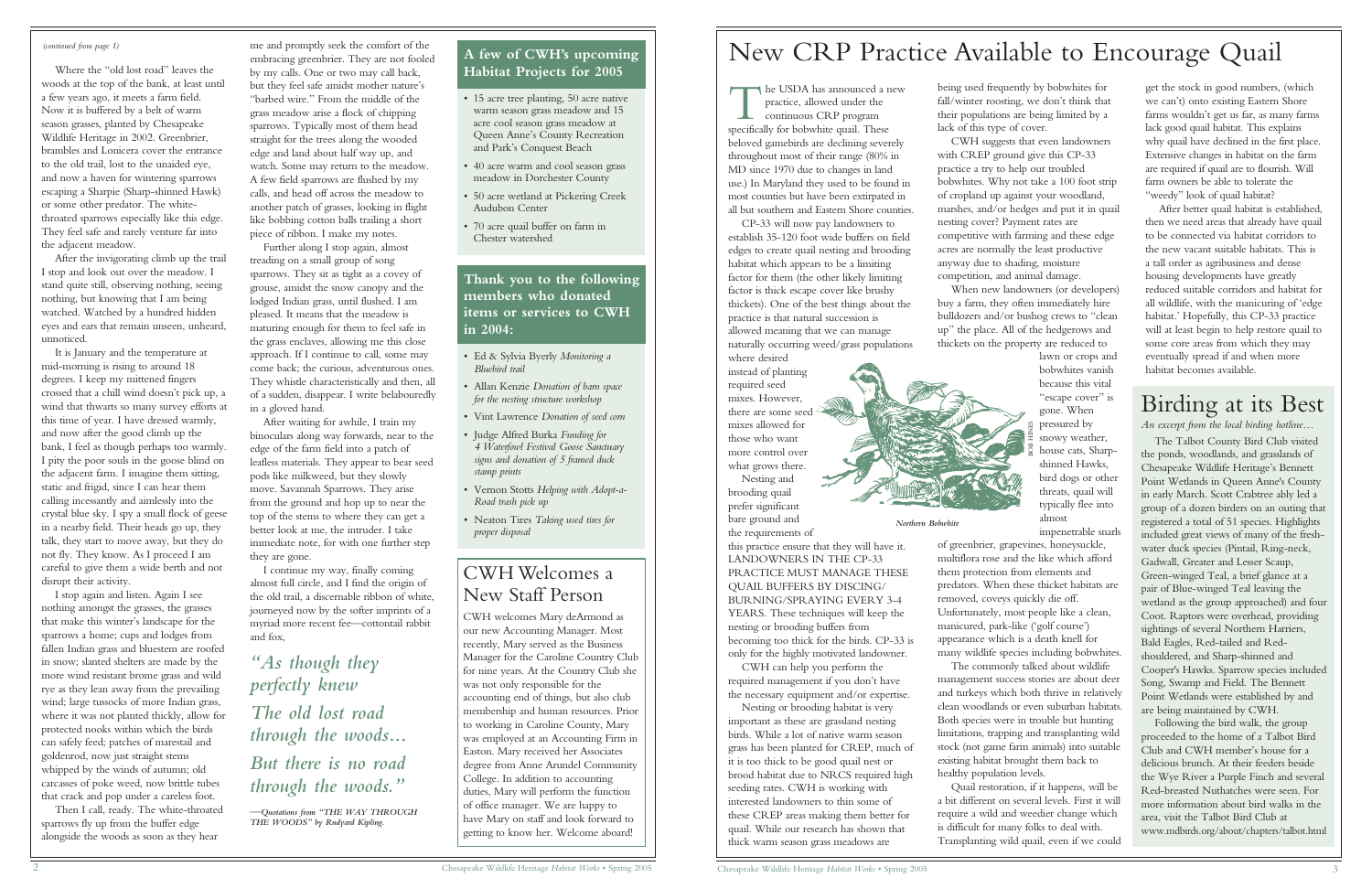#### *Chesapeake Wildlife Heritage Board of Directors*

Larry Albright, *President* Ralph Partlow, *Vice President* Bob Reynolds,*Treasurer* Victoria Zuckerman, *Secretary* Judge Alfred Burka Jack Fischer Laura Hoffman Shep Krech, M.D. John Mathis John Murray Esq, *Advisor* Dennis Whigham PhD, *Advisor*

#### *Chesapeake Wildlife Heritage Staff*

Ned Gerber, *Director* Michael Robin Haggie Andi Pupke Mike Rajacich Chris Pupke Sandy Parker Susanna Scallion Mary deArmond Phillips Boyd Austin Jamison George Newman Daniel Sterling Donnie Crosland Daniel Sterling, Jr. Fran Peters

#### *Chesapeake Wildlife Heritage*

The Old Railway Station 46 Pennsylvania Avenue P.O. Box 1745 Easton, Maryland 21601

410-822-5100 410-822-4016 fax info@cheswildlife.org www.cheswildlife.org

![](_page_2_Picture_38.jpeg)

![](_page_2_Picture_40.jpeg)

#### Ask Andi *Questions & Answers about wildlife by Andi Pupke*

What a great question! Though we don't specialize in this 'type' of habitat, if you can call it that, we came up with a few things you could do:

- 1. Make sure all of the windows and
- doors are taken out completely, so if a bird goes in, it is able to find a way out. If you have ever seen a bird trapped in a screened in porch while the door is wide open, you'll know that they need numerous spots to escape because they won't see the obvious. Raccoons and squirrels will find their way in and out easily. The worst thing you could do is make the area attractive to birds and it becomes a death trap when they are able to get in, but are unable to get out.
- 2. If you are located between Connecticut and Nebraska and south to Texas and Florida, there is a NATIVE honeysuckle *(Lonicera sempervirens)* that has beautiful pink-orange blossoms that is a bushy vine. Hummingbirds and butterflies love it—and it is much better than the invasive Japanese honeysuckle that may already be growing around the trailer. If you live in Maryland or nearby, CWH has a list of other great plant species that are native to Maryland that could not only camouflage it, but would provide a food source for the birds and insects that may visit.
- 3. Filling it with brush might cause it to become a fire hazard, and besides it is already providing 'shelter.'

*I recently purchased a 100 acre farm that is very hilly and mostly hardwood forest. The problem is an old aluminum mobile home. No wheels, windows broken out, doors off, floor rotted through. The cost to remove this from the forested hillside is prohibitive and would be destructive to surrounding trees as well as erosion issues.*

![](_page_2_Picture_12.jpeg)

*Friends of CWH joined Board and staff members to help ring in CWH's 25th Anniversary of restoring, creating and protecting wildlife habitat in Maryland. The evening included a sunset tour of our Barnstable Hill Farm in Chester, MD to view some of the waterfowl enjoying the restored wetlands.*

*My question is: Is there a way I can use this to benefit wildlife? The trailer is at the intersection of a clear pasture hillside, a shrubby deep ravine and hardwood forest. It's the perfect location for cover, but how to best develop it? Perhaps filling it with brush? Or mounting nesting boxes on it or inside? Right now it is popular with raccoons and stray cats.*

4. In any habitat, bird boxes and birds houses are ONLY a good idea if you plan to monitor them every week/every other week during nesting season (March-Late August in Maryland). If not, a bird house on the side of it will only attract unwanted species of birds such as starlings and house sparrows, making the area unattractive to other species and in some cases deadly for other birds. By leaving it up to the birds, you may get Wrens, finches, cardinals, barn

swallows, nesting there anyway.

5. If cats are roaming around it, you may as well forget it. Cats, no matter how well fed by their owners or friendly neighbors, are the NUMBER ONE killer of hundreds of thousands of birds and small mammals everyday in America. Your nearby Humane Society most likely loans out "Have a Heart" traps. When you catch one, call them and they will often pick it up for you. Then catch another.

6. Have fun with it! It sounds like it could be a very neat project to watch grow!

![](_page_2_Picture_11.jpeg)

![](_page_2_Picture_14.jpeg)

An encounter with a Green Tree Frog will certainly peak the curiosity of almost anyone. This amazingly colored frog is usually found in swamps and cattail marshes of the southern United States, Maryland being in the most northern part of their range. Where Green Tree Frogs are plentiful, one can look forward to a grand chorus every year from sometime in May through July.

Considered one of the most beautiful tree frogs in North America, the coat of *Hyla cinerea* is very smooth and ranges in color from a bright leaf green to an olive green with a white to yellow stripe extending along its sides from the jaw to the thigh. Their color can change from the bright yellowish-green color when they are active and singing to a dull green or gray when it is cold outside. Sometimes they will have small gold spots on their back. Males have a greenish yellow throat and are smaller than females. The female has a white throat.

The Green Tree Frog is an inch and three quarters to two and a half inches long and has a very slender form. Its legs are one and a half times the length of its head and body, enabling it to leap distances of 8 to 10 feet. Like all members of the tree frog family, the Green Tree Frog has rounded adhesive discs on its toes. Unlike many frogs, their toes are not webbed which enables the frogs to climb. Another unique characteristic of tree frogs is they have horizontal pupils in their eyes.

By early May adult Green Tree Frogs make their presence known. During the day the frogs crouch motionless in

**Printed with Soy Ink on Recycled**<br>Visit our website at: www.cheswildlife.org

vegetation, tree hollows, crevices and around water, relying on their coloration to protect them from predators. Each evening the nocturnal choruses of the males resound throughout the swamp. Male frogs make a loud GOINK sound. They will repeat this sound up to 75 times per minute. When a group gets together in a chorus (sometimes thousands of frogs at once) it can be deafening. Their chorus has also been compared to the sound of cowbells, and from early May to early August, when the temperature is above 68 degrees Fahrenheit, the frogs chorus in hopes of attracting a female. Night-time is dinner time, so Green Tree Frogs are frequent visitors to windows at night, where they seek insects attracted by the lights inside.

After mating, females propel the eggs backwards, where the eggs adhere to floating vegetation. Within 2 to 3 days the eggs hatch and the young larvae are nothing more then a head with a strong muscular tail. Two common names have been applied to larval frogs: tadpole, which means toad's head, and pollywog, which means wiggling head. The Green Tree Frogs tadpole stage lasts from 4 to 6 weeks. During this time numerous internal and external changes take place as the tadpole metamorphoses into an adult. By mid-August the breeding pond is silent, the adults have gone, and the developing tadpoles and subadults continue to eat and grow. By autumn the young frogs have moved into grass and woodlands surrounding the breeding area to overwinter. It takes a year for Green Tree Frogs to reach sexual maturity, so by late summer of the following year the young frogs will be able to join the adults in the annual chorus.

As with all Amphibians, commonly used herbicides and other pesticides are suspected of causing severe developmental disabilities. Green Tree Frogs also suffer from the loss of habitat like so many of our wildlife species. Land management choices, such as development or intensive farming severely impact the populations of Green Tree Frogs.

![](_page_2_Picture_30.jpeg)

![](_page_2_Picture_15.jpeg)

**Green Tree Frog** *Hyla cinerea.*

CASE MARSH.